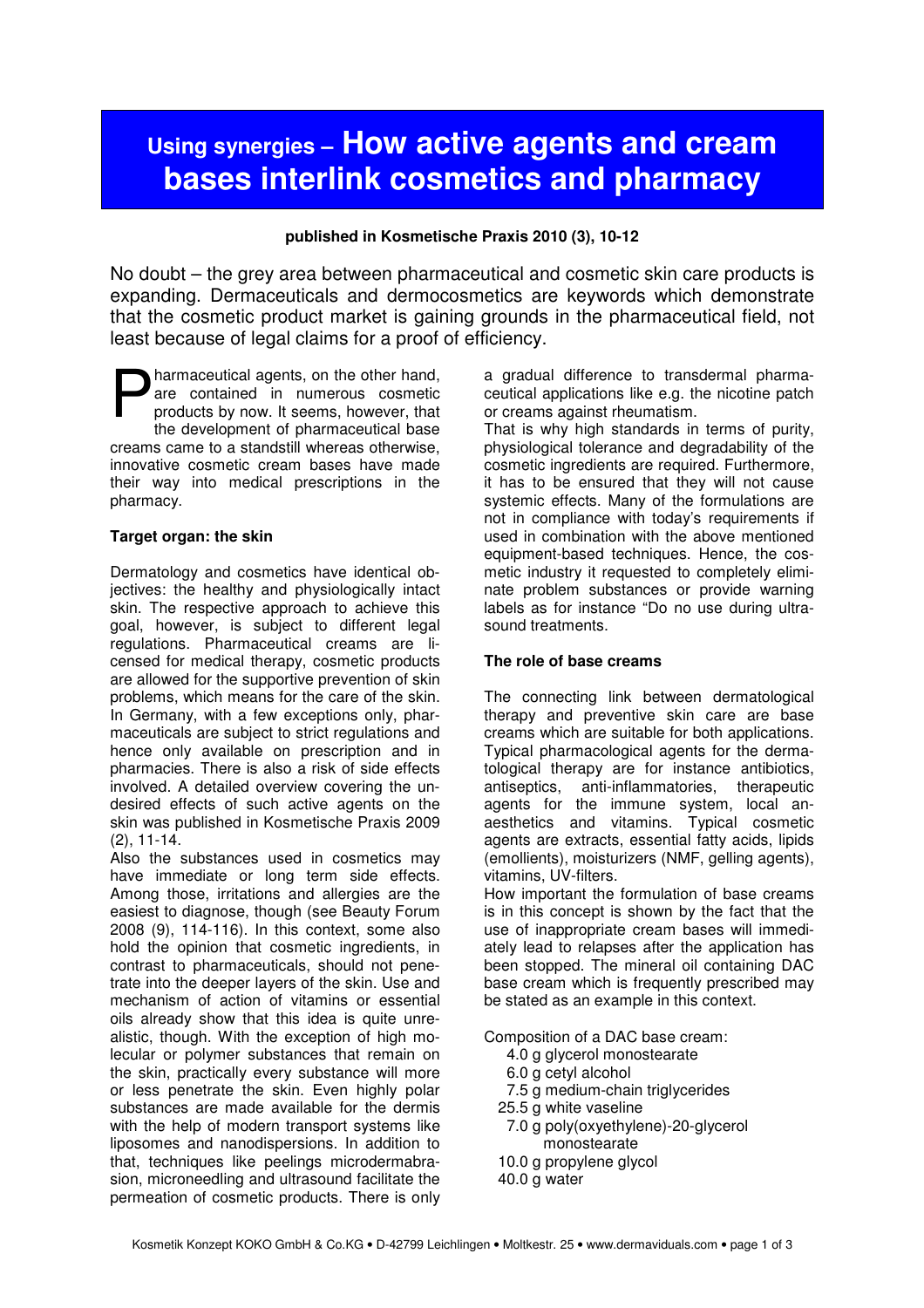This cream is rather inappropriate for the treatment of the neurodermitic or acne-prone skin when mixed with corticoids or antibiotics for medical prescriptions.

Mineral oil containing products like vaseline and paraffin oil, polyethylene glycols (PEG), emulsifiers, preservatives like parabens and benzyl alcohol as well as perfumes and silicones also are frequent ingredients of pharmaceutical base creams. Empirical data recorded by professional cosmeticians who have experienced the problems with these ingredients for quite some time now, could be helpful in this context. As a matter of fact, there has been a change of thinking, not least because of the more frequent cooperation with professionals and experts from the cosmetic field. This also explains the fact that innovative base creams developed by the cosmetic industry, without emulsifiers, mineral oils, preservatives and perfumes are more and more frequently used in the pharmaceutical practice. Studies show that they significantly accelerate the recovery of the skin barrier and frequently lead to a long-term improvement in cases of chronic skin problems.

## **Corneotherapy**

Based on clinically significant results, the doyen of the US-American dermatology, Professor Albert M. Kligman, Ph.D., could show that the use of appropriate cosmetic compounds for the care of the problem skin could even replace the pharmaceutical active agents. He founded the corneotherapy which, just like the base creams described above, aims primarily at the recovery of the barrier function and hence actively avoids persistent irritations and infections due to external influences. This therapy is recommended for the following indications:

- dermatoses
- barrier disorders
- cornification disorders
- actinic keratoses
- inflammatory processes
- pruritus

Adequate formulations may also have immediate effects. A mixture of urea, nanodispersed evening primrose oil (contains gamma linolenic acid) in an emulsifier free cream base is a quick and effective way to cure pruritus, inflammations and swellings after mosquito bites. Pharmaceutical antihistamines, local anaesthetics and inflammation inhibitors are not required in this case.

The direct combination of pharmaceuticalbased therapy and corneotherapy is called "adjuvant" corneotherapy. "Enhanced" corneotherapy means that the skin barrier is purposefully opened with specific penetration- enhancing substances to improve the passage of active agents and then closed again.

#### **Multi-faceted active agents**

On the other hand there is a whole variety of cosmetic active agents which originate from the pharmaceutical field. Some of them, as e.g. preservatives, may cause side effects as shown in the following table.

| <b>Active agent</b>  | <b>Pharmaceutical function</b>   | <b>Cosmetic function</b>                         |
|----------------------|----------------------------------|--------------------------------------------------|
| allantoin            | wound healing                    | used against skin irritations and dry skin (like |
|                      |                                  | urea)                                            |
| azelaic acid         | acne and rosacea agent (con-     | consistency agent (licensed up to 1 %) in        |
|                      | centrations of about 20%)        | acne and rosacea skin care products              |
| benzalkonium chlori- | antibacterial and preservative   | preservative, licensed up to 0.1 %               |
| de                   | effects in eye products and      |                                                  |
|                      | throat drops)                    |                                                  |
| benzyl alcohol       | preservative                     | preservative, fragrance component                |
| calendula extract    | inflammation inhibitor, wound    | inflammation inhibitor                           |
|                      | healing                          |                                                  |
| carbomers            | covering of wounds               | sodium carbomer: thickening agent (consis-       |
| (polyacrylates)      |                                  | tency agent), ingredient of ultrasound gels      |
| chamomile            | inflammation inhibitor, soothing | inflammation inhibitor                           |
|                      | of irritations, wound healing    |                                                  |
| clotrimazol          | antimycotic agent                | active agent against dandruff                    |
| D-panthenol          | wound healing                    | skin moistening, skin smoothing, stimulating     |
|                      |                                  | cell proliferation, anti-itching, antibacterial  |
|                      |                                  | effect                                           |
| echinacea extract    | wound healing, immune stimula-   | used in skin care products for the treatment     |
|                      | tion                             | of couperosis, rosacea and perioral dermati-     |
|                      |                                  | tis                                              |